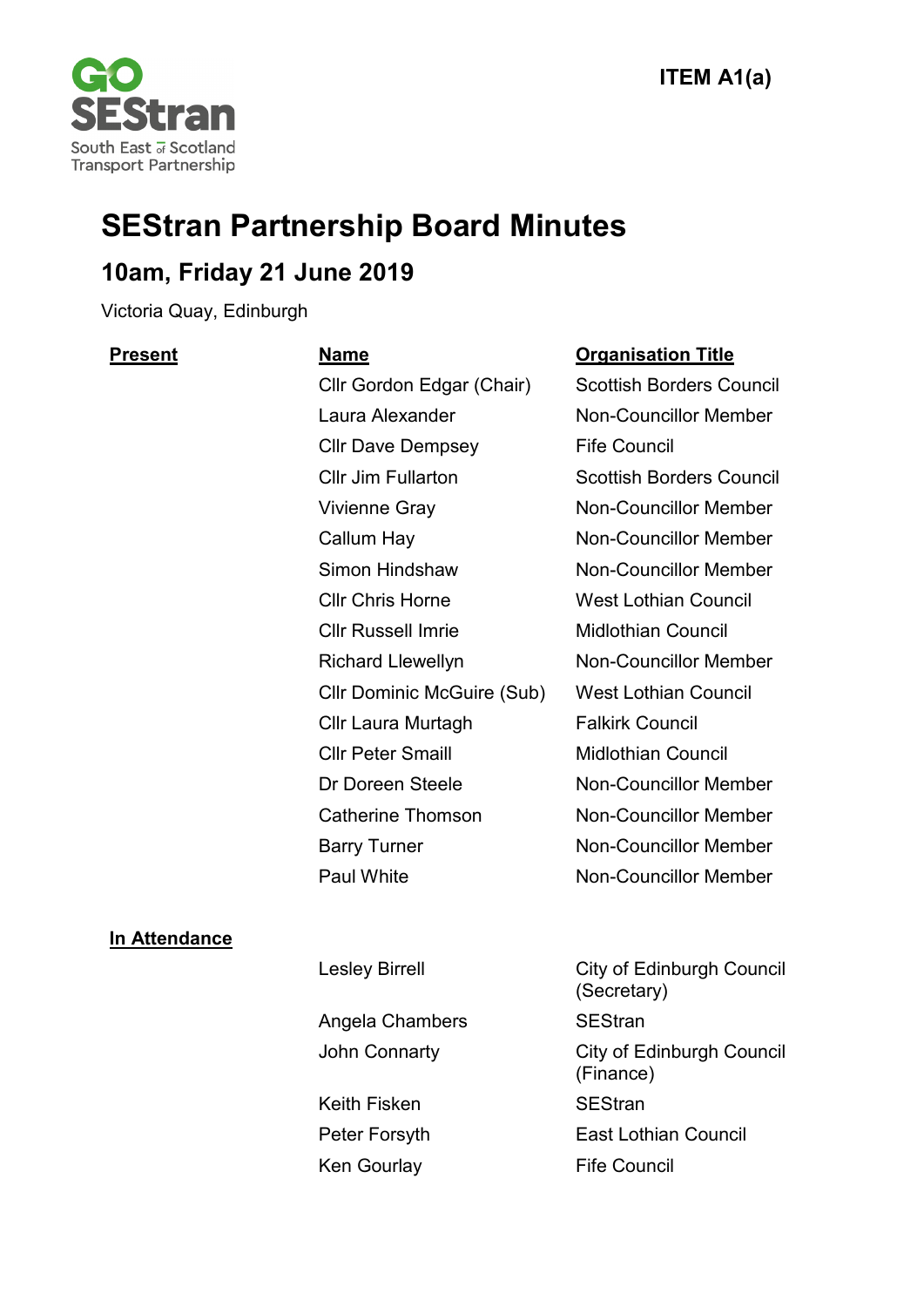|                      | <b>Jim Grieve</b>            | <b>SEStran</b>                                  |
|----------------------|------------------------------|-------------------------------------------------|
|                      | Beth Harley-Jepson           | <b>SEStran</b>                                  |
|                      | Peter Jackson                | <b>SEStran</b>                                  |
|                      | Graeme Johnstone             | <b>Scottish Borders Council</b>                 |
|                      | <b>Gavin King</b>            | <b>City of Edinburgh Council</b><br>(Secretary) |
|                      | <b>Barry Nicholl</b>         | <b>Anderson Strathern</b><br>(Legal Adviser)    |
|                      | <b>Julie Vinders</b>         | <b>SEStran</b>                                  |
|                      |                              |                                                 |
| <b>Apologies for</b> | <b>CIIr Chas Booth</b>       | City of Edinburgh Council                       |
| Absence              | <b>Cllr Karen Doran</b>      | <b>City of Edinburgh Council</b>                |
|                      | <b>Cllr David Key</b>        | <b>City of Edinburgh Council</b>                |
|                      | <b>Cllr Lesley Macinnes</b>  | City of Edinburgh Council                       |
|                      | <b>Cllr Donald Balsillie</b> | <b>Clackmannanshire Council</b>                 |
|                      | <b>Cllr Mike Watson</b>      | <b>Clackmannanshire Council</b>                 |
|                      | <b>Cllr Fiona Collie</b>     | <b>Falkirk Council</b>                          |
|                      | <b>Cllr Colin Davidson</b>   | <b>Fife Council</b>                             |
|                      | <b>Cllr Cathy Muldoon</b>    | <b>West Lothian Council</b>                     |
|                      | lain Shaw                    | City of Edinburgh Council                       |
|                      | <b>Karen Jones</b>           | <b>Scott Moncrieff</b>                          |

# **Resolution to Consider in Private**

The Committee, in terms of Section 50(A)(4) of the Local Government (Scotland) Act 1973, excluded the public from the meeting during consideration of items C1, C2 and C3 of the minute for the reason that they involved the likely disclosure of exempt information as defined in Paragraphs 1 and 6 of Part 1 of Schedule 7(A) of the Act.

# **C1. Partnership Management**

A final update was provided to members on the issues around the partnership management arrangements.

# **Decision**

Detailed in the Confidential Schedule, signed by the Chair, with reference to this minute.

(References – SEStran Partnership Board 7 December 2018 (item 2); joint report by the Treasurer and Secretary to the Partnership, submitted)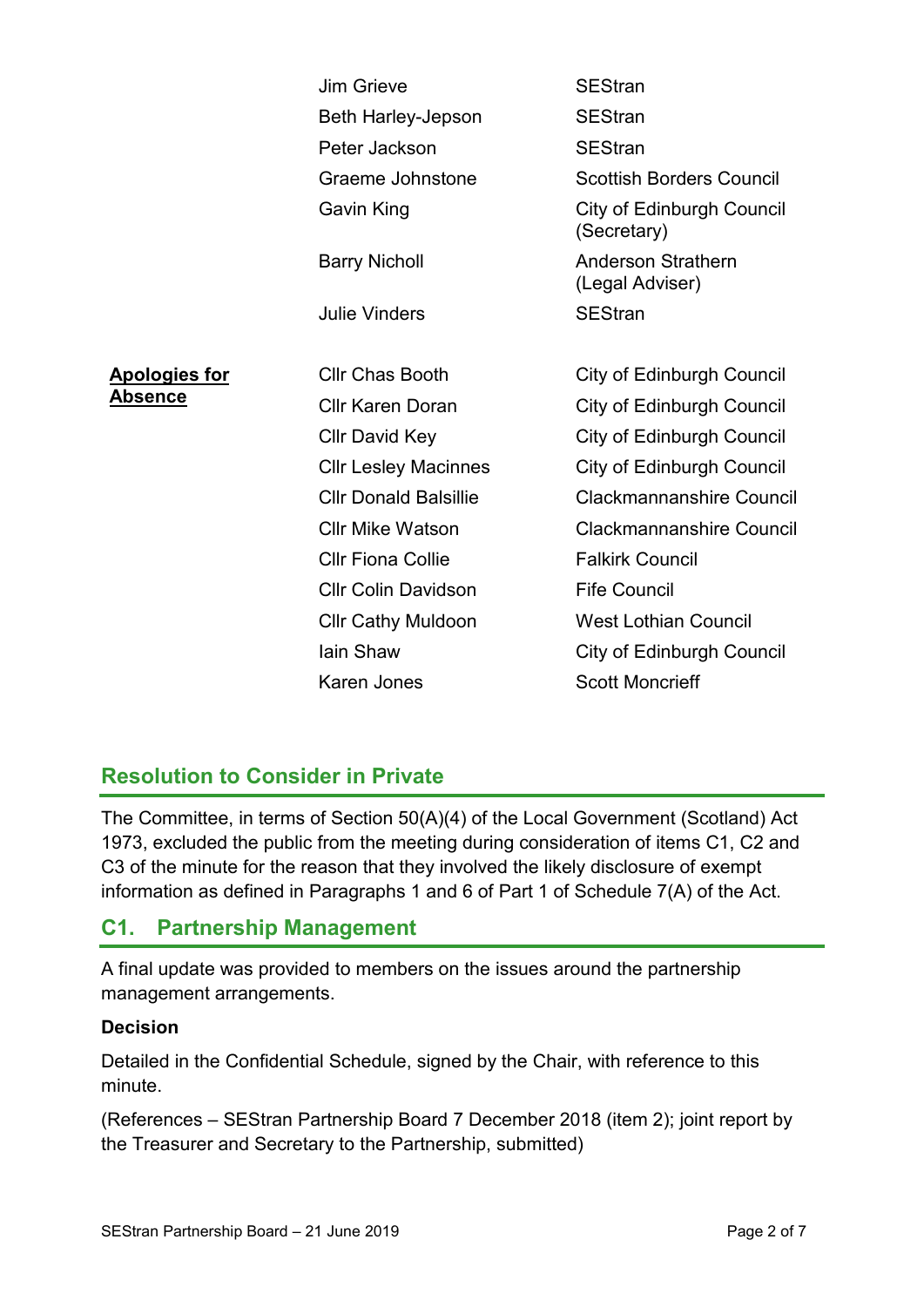# **C2. NTS2 Review**

Details were provided on the conclusions of the NTS2 Review Roles and Responsibilities work stream.

# **Decision**

Detailed in the Confidential Schedule, signed by the Chair, with reference to this minute.

(Reference – report by the Partnership Director, submitted)

# **C3. Regional Joint Working**

The Strategic Development Plan for South East Scotland, (SDP2, October 16) submitted in the summer of 2018, had been rejected by the Scottish Ministers.

Information was provided on the reasons given for rejection and members discussed next steps and specifically how SEStran could assist SESplan in taking the matter forward.

# **Decision**

Detailed in the Confidential Schedule, signed by the Chair, with reference to this minute.

(Reference – report by the Partnership Director, submitted)

# **All Aboard – Presentation by Scottish Youth Parliament**

The Board received a presentation from Chloe Whyte and Rosy Burgess, Scottish Youth Parliament (SYP) on SYP's public transport campaign for 2018-19 "All Aboard".

The aim of the campaign was to improve young people's experience of the public transport system with the following three key themes:

- Reducing fares
- Accessibility for young people with disabilities
- Improving bus standards in terms of cost, availability, standards and drivers

#### **Decision**

- 1) To thank Chloe Whyte and Rosy Burgess for their attendance and note the presentation.
- 2) To agree that the presentation slides be circulated to Board members.

# **A1. Minutes**

#### **Decision**

1) To agree the minute of the SEStran Partnership Board of 22 March 2019 as a correct record.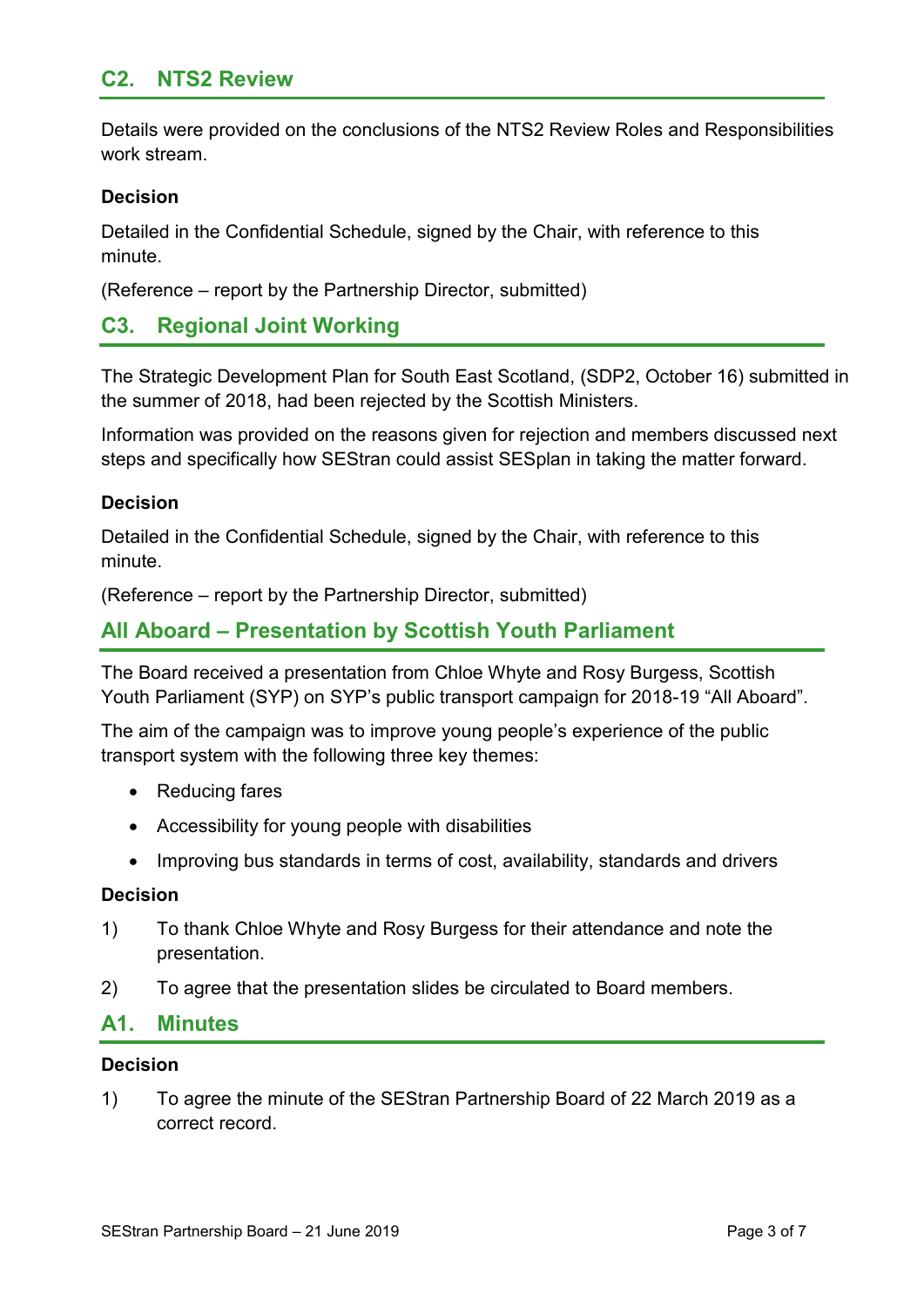- 2) To agree the minute of the Special Meeting of the Performance and Audit Committee of 3 May 2019 as a correct record.
- 3) To agree the minute of the Performance and Audit Committee of 7 June 2019 as a correct record.

# **A2. Unaudited Annual Accounts 2018-19**

The unaudited annual accounts for the year ended 31 March 2019 were presented.

# **Decision**

To note that the audited Annual Accounts, incorporating the Auditor's report, would be presented to the Performance and Audit Committee and Partnership Board in September 2019.

(Reference – report by the Treasurer, submitted)

# **A3. Regional Transport Strategy Programme**

The development of a new RTS was a significant undertaking which included a number of statutory stages and requirements to be fulfilled prior to the final publication of the RTS. The final approval of the RTS rested with Scottish Ministers and to ensure that a robust process was in place to deliver the RTS it was proposed to have several working groups to inform and contribute to the development of the RTS.

# **Decision**

- 1) To note the report.
- 2) To agree the process for developing the new Regional Transport Strategy as set out in the report.
- 3) To establish an RTS Steering Group as set out in Appendix 1 of the report.
- 4) To appoint membership of the RTS Steering Group as follows:

Partnership Director, SEStran (as Chair) Strategy Officer, SEStran At least 3 Board Members

5) To arrange a development session for all Board members on the proposed vision for the new Regional Transport Strategy.

(Reference – report by the Strategy and Projects Officer, submitted)

# **A4. Projects Report and EU Update**

An update was provided on the current status and progress of the various projects SEStran was involved in and covered the position on the EU exit process.

# **Decision**

1) To record the Board's thanks and appreciation to Richard Llewelyn and Keith Fisken for their input to the Surflogh Conference "Sustainable City Logistics in Action" held on 29 May 2019.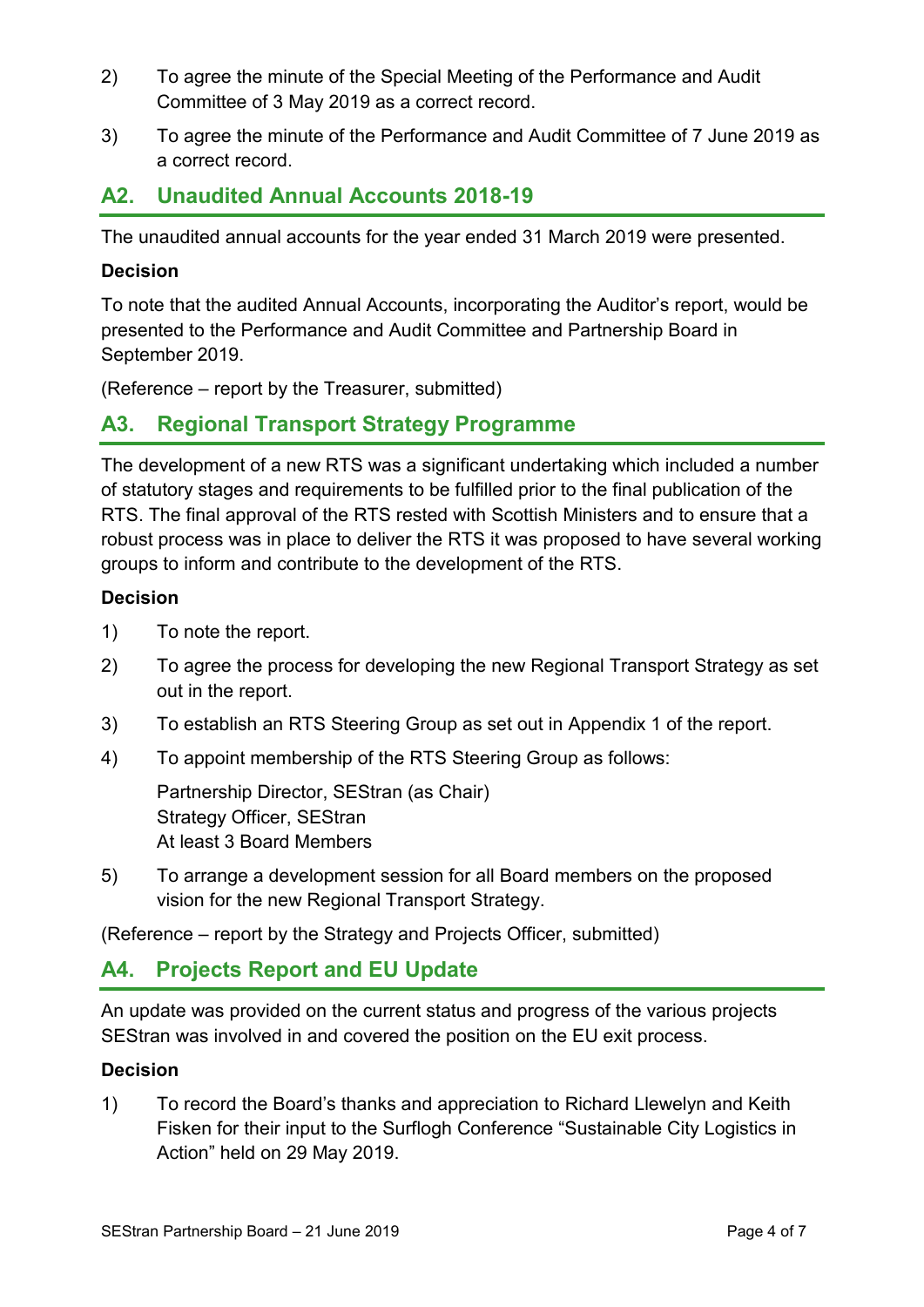## 2) To note the report.

(Reference – report by the Project Officer, submitted)

# **A5. Date of Next Meeting**

#### **Decision**

To note that the next meeting would be held on Friday 27 September 2019 at 10am in the European Room, City Chambers, Edinburgh.

# **B1. Annual Treasury Report 2018-19**

The annual treasury report for the financial year 2018-19 was presented. Details were provided on the Partnership's Investment Strategy and the net end month balances.

#### **Decision**

To note the annual treasury report for 2018-19.

(Reference – report by the Treasurer, submitted)

# **B2. Partnership Director's Report**

Progress updates were provided on the National Transport Strategy and the second Strategic Transport Projects Review.

Information was also provided on the outcomes of the most recent meeting of the Regional Transport Partnership Chairs together with the Partnership Director's contribution to the Rural and Economic Connectivity Committee's consideration of a Work Place Parking Levy option to the Transport Bill.

An update was also given on High Speed rail and members noted that partner local authorities and RTPs had been asked to support Transport Scotland in developing the business case.

#### **Decision**

To note the updates.

(Reference – report by the Partnership Director, submitted)

# **B3. Equalities Mainstreaming and Equalities Outcomes Progress Report**

An update was provided on the Equalities Mainstreaming and Equalities Outcomes Progress Report 2017-19.

#### **Decision**

To note that the Equalities Mainstreaming and Equalities Outcomes Progress Report 2017-19 had been published on 30 April 2019.

(References – SEStran Partnership Board 22 March 2019 (item 10); report by the Partnership Business Manager, submitted)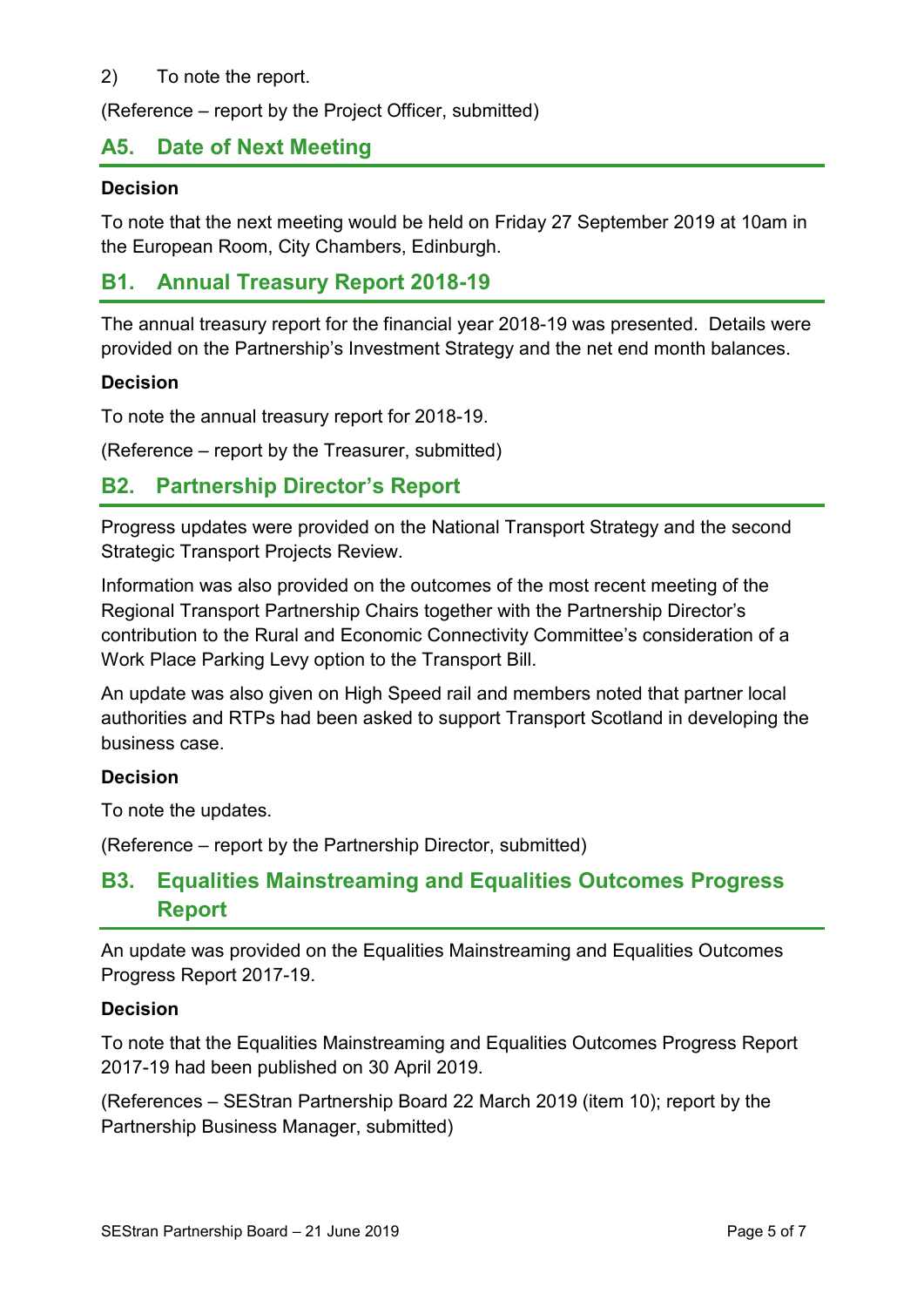# **B4. Newburgh Transport Appraisal Study**

A successful application had been made in 2018 to the Local Rail Development Fund (managed by Transport Scotland) by the Newburgh Train Station Group supported by SEStran and Fife Council to conduct a transport appraisal in the Newburgh area.

An update was provided on the work undertaken by SYSTRA to date and the timelines for future work. If approved by Transport Scotland, SYSTRA would undertake the detailed case for change beginning July 2019.

# **Decision**

To note the report.

(Reference – report by the Programmes Manager, submitted)

# **B5. Risk Register**

The biannual update on the risk register was presented as part of the Partnership's overall risk management framework.

The risk register had been submitted to the Performance and Audit Committee at its meeting on 7 June for comment and these were reflected in the final risk register.

#### **Decision**

To note the report.

(References – Performance and Audit Committee 7 June 2019 (item A7); report by the Partnership Business Manager, submitted)

# **B6. East Coast Mainline Authorities (ECMA) Update**

An update was provided on recent discussions relating to the East Coast Main Line following the meeting of the ECMA Officers' Group meeting held on 29 May 2019.

Information was also provided on the 2019 research study by SYSTRA on the East Coast Main Line Benefits of Investment.

# **Decision**

(Reference – report by the Partnership Director, submitted)

# **B7. Consultation Responses**

# **(a) Infrastructure commission for Scotland**

Details were provided of the Partnership's response to the initial call for evidence and contributions from the Infrastructure Commission for Scotland.

The response had been developed taking into account discussions held with a number of partners and stakeholders.

# **Decision**

To note the response.